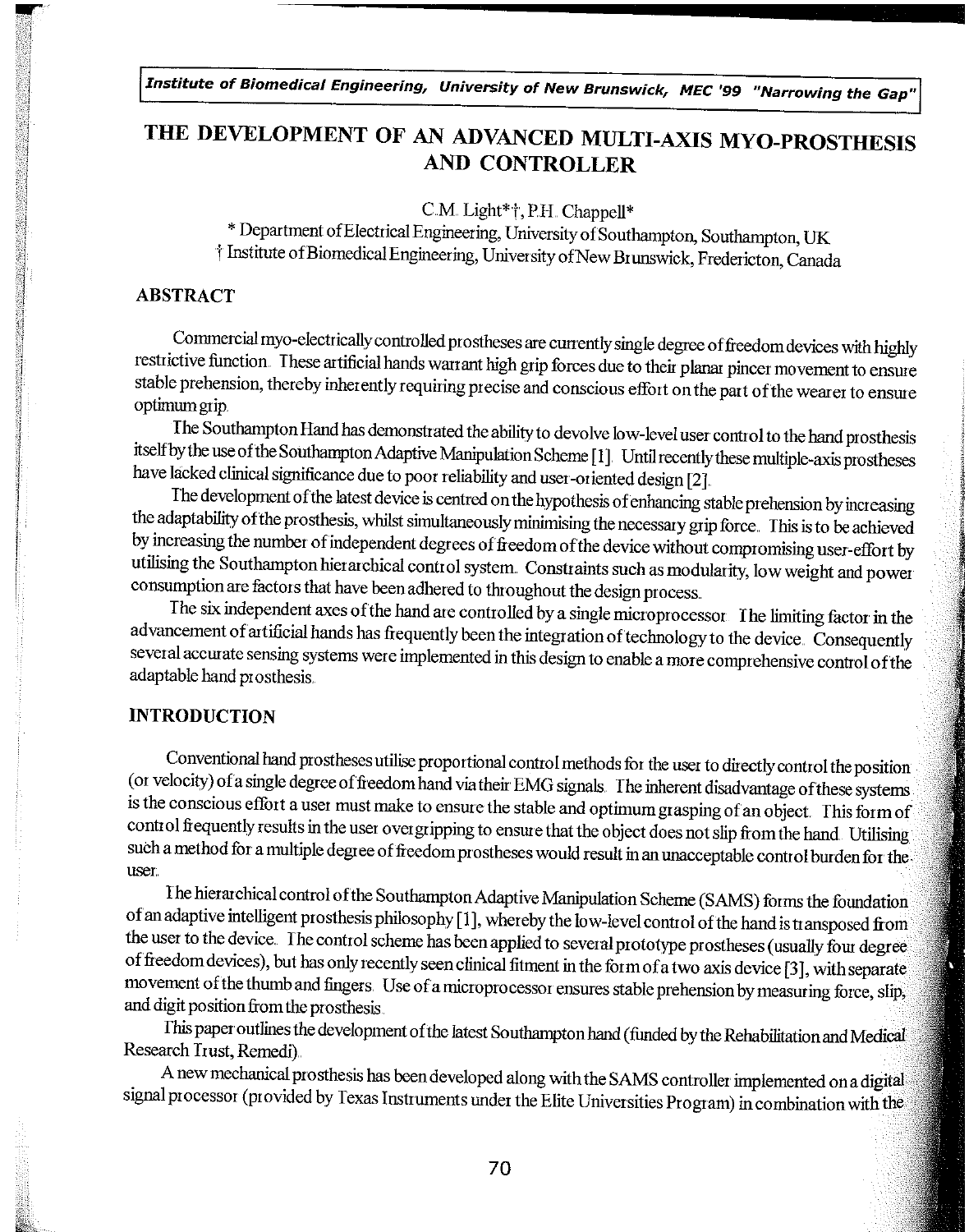UNB myoelectric controller, When put into effect with multiple sensing systems, this design is to result in a highly adaptable and functional prosthesis without additional burden to the user

#### MECHANICAL DESIGN

Conventional hand prostheses have limited object stability dur ing prehension Hence it is hypothesised that an incr ease in the number of degrees of freedom will improve the adaptability and grip stability of the artificial hand whilst minimising the necessary grip force.

The index and middle fingers of the natural hand are used to oppose the thumb during precision grips, whilst the ring and little finger are vital in strengthening prehension [4] Ihe lack of these functions is reflected in commercial hand prostheses by a notable absence of stability during power grips, usually only compensated for by the skill and experience of the user. Consequently the number of degrees of freedom in the Southampton-Remedi hand have been increased from the single axis found in a conventional device, to six independent movements, exhibited in the form of four fingers, and a dual axis thumb (to ensure maximal dextrous range during precision grip tasks).

The design of any hand prosthesis must adhere to a number of constraints, and factors such as cosmesis, reliability, modularity, weight and power consumption, must be optimised. These elements are reflected in the



Figure 1 - Prototype Southampton-Remedi Hand

design ofthe Southampton-Remedi hand

Mechanical linkages have frequently been used for the implementation of artificial hand digits [5,6] in order to produce a 'natural' curling action A notable exception to the conventional linkage configuration is a 6-bar planar design [7], optimised for mechanical efficiency and trajectory (to reflect that of a naturally curling finger) Mathematical modelling was employed, and prosthesis design constraints imposed, to modify this design for use in the prototype hand. The result is a modular linkage made from carbon fibre (see Figure 1), driven via a motor and worm-wheel system to ensure a passive grip can be maintained without the constant application of powet to the motor drive system

The natural hand's dexterity is centred on the ability of the thumb to oppose the fmgers Indeed it is clinical consensus that a loss of thumb function causes aminimum of 50% of the hand's subsequent disability  $[8]$ . Given the role of the thumb as an opposer in the vast majority

of grip scenarios, the single axis device currently found in commercial prostheses must severely impinge on functionality A biomechanical study of the natural thumb revealed an optimum solution of a 2-axis system within the prosthesis The circumduction and flexion axes in the artificial digit (see Figure 1) illustrated a compromise of the five degrees of freedom exhibited in the natural thumb whilst maintaining a broad range of dextrous opposition The design exhibits a similar modular ity to that of the artificial digits, with the dual axes being powered by motor and worm-wheel drive systems

These modular components are integrated to the prosthesis through the carbon fibre palm The biomechanical arches displayed in the palm of the natural hand form a template for adaptation during prehension, whilst the soft tissue and muscle groups enable sufficient compliance for the hand to actually effect an adaptive grip Unfortunately it is not possible to teplicate these palmar arches in the hand prostheses without advanced 3D modelling software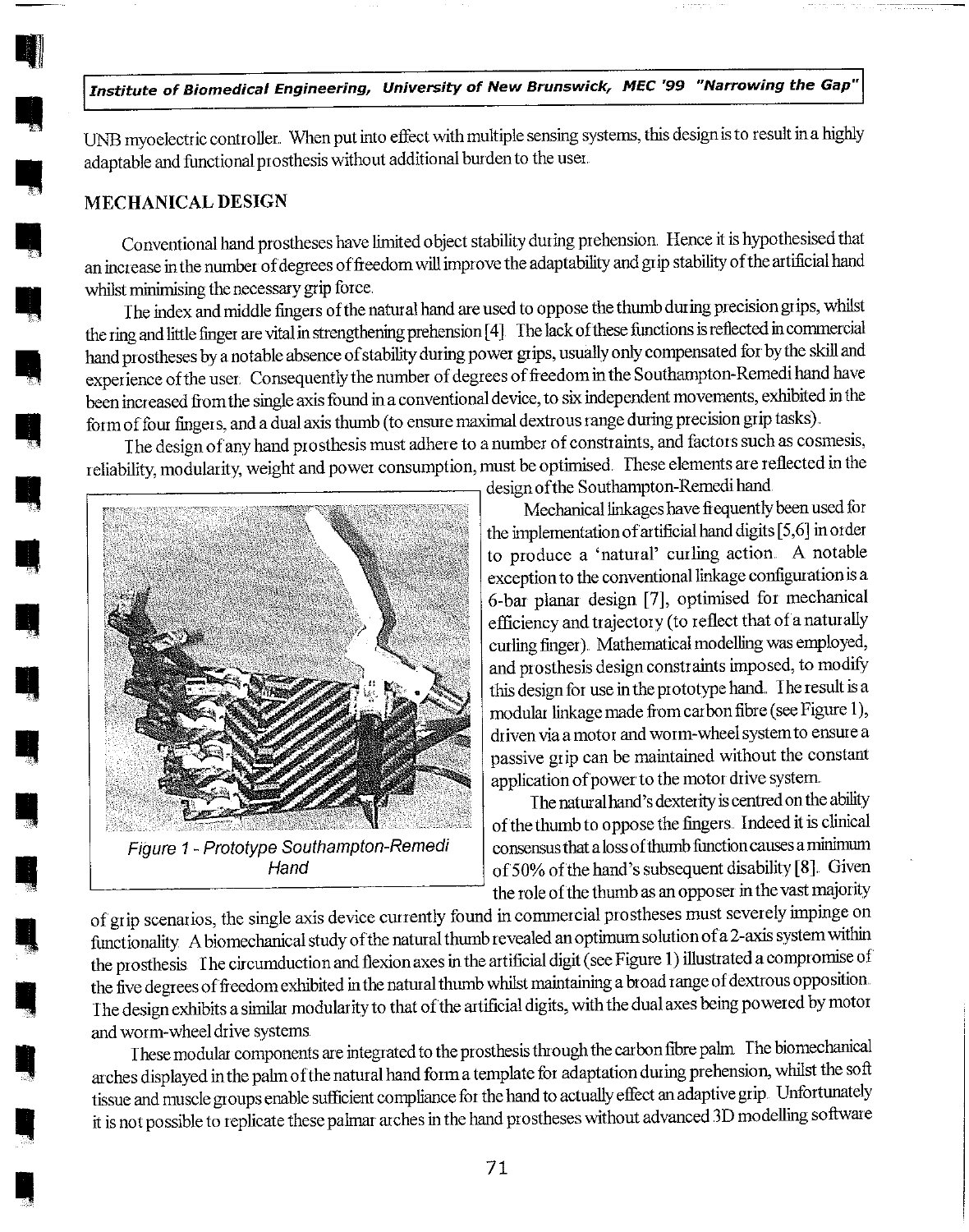to study the effect of digit inter action However a limited form of oblique flexion (necessary for the thumb to oppose the little finger), and digit opposition, has been achieved by the spanning of the fingers (along with the mobility afforded by the dual axis thumb).

### CONTROLLER DESIGN

The SAMS hierarchical state control scheme requires only simple user inputs from the forearm flexor or extensor muscles (see Figure 2). Extensor tension causes the controller to initiate the proportional opening of the han Each digit of the hand will continue to close until encountering an object, whereupon each individual drive is<br>powered down, and the controller has achieved a TOUCH state. This results in the prosthesis exerting the smalle tension causes the controller to implement a HOLD state This mode utilises slip sensor feedback to maintain optimum grip force whilst arresting any instability that may occur when the user manipulates the object. This stat can be overridden by a further flexor tension that causes a SQUEEZE state whereby current sensor feedback enables pr oportional force control of the pi osthesis by the user

Multiple-axis hand prostheses possess the capability of initiating various prehensile patterns (although obviously limited by the number of degrees of freedom within the device). The SAMS state control system is designed t maintain optimum grasp rather than to govern the implementation and discrimination of grip scenarios. Consequently, supplementary sensors on the hand have been used previously [6] to effectuate multiple grip configurations implementation of grip type from EMG signals would prove extremely difficult, if not impossible, for the user to achieve due to the limited number of degrees of freedom obtainable from the myoelectric signals.



Figure 2 - SAMS Control Structure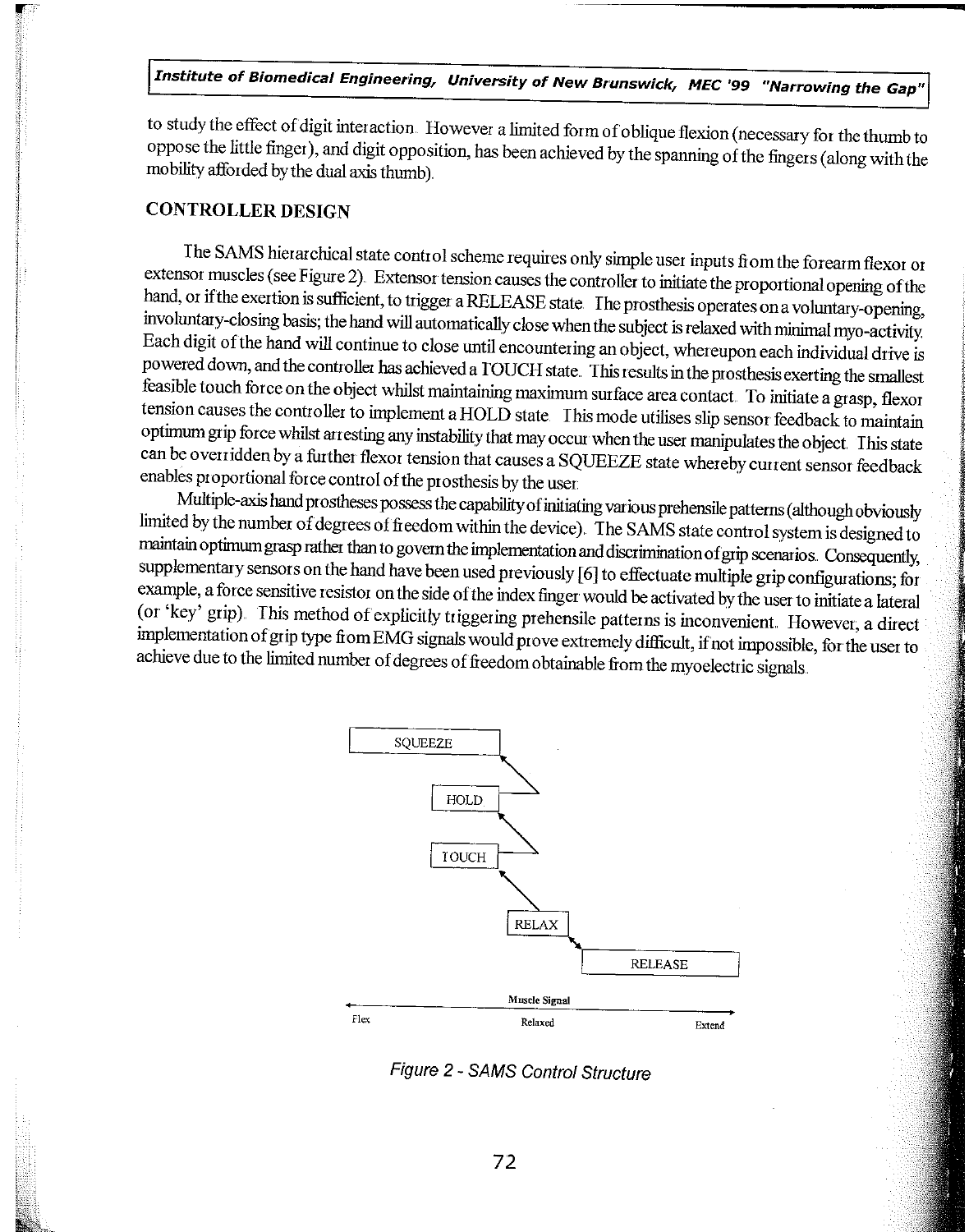Despite this, a unique method of control may be achieved by the combination ofthe SAMS system and the UNB myoelectric controller [9]. The UNB controller was originally designed for the control of multiple axis upper limb prostheses (such as powered elbow, wrist and hand devices). The controller is capable of determining three independent degrees of freedom from the user 's myoelectric signals, and subsequently produces three state outputs and a proportional flexion/extension amplitude signal (see Figure 3).

The proposed control system for the Southampton-Remedi hand is to afford the user maximum versatility. The system essentiallyconsists of two separate controllers implemented on two individuat microprocessors The UNB myoelectric controller is used to determine prehensile pattern (either lateral, power or precision) by the selection of an appropriate degree of freedom, and once initiated, the flex/extend signal is used then to drive the SAMS state control in the conventional manner. The combined control scheme provides the user with ability to directly implement prehensile pattern control with automatic adaptive manipulation (Figure 3).

#### MICROCONTROLLER, SENSORS AND DRIVE SYSTEMS

In order to keep power consumption to a minimum and maximise motor control, H-bridges are used to drive each motor (see Figure 4). The circuit uses pulse width modulation (PWM) with a frequency of 16kHz, and forward/reverse logic signals to control motor terminal voltage and direction.

Until recently it was not possible to integrate accurate sensing systems within prostheses due to the technological limitations and excessive cost. However the Southampton-Remedi hand has incorporated high-accuracy sensing systems that are capable of providing precise information on position, slip, and motor current (to determine fingertip force and monitor motor performance)

The digital signal ptocessot (DSP) used is optimised for digital motor control and manages all of the input/ output (I/O) to the sensors with a minimal requirement for additional hardware. Although designed for governing single brushless de motors, the prosthesis controller maximises the I/O potential of the DSP by governing the multiple-axis brushed dc motor s of the hand

A small number of hardware interface circuits between aw sensor signals and the main controller are necessary. Digital magnetic encoders mounted to the motors generate digit position information. This quadrature signal is decoded and input to the DSP in the form of a 16bit count, ranging from zero at full extension to 0x2748 at full flexion. This provides a resolution of approximately 120bits per degree of digit rotation (thereby assuring far greater control accuracy than is actually achievable given the non-linearity of the mechanical system).

Supplementary hardware also includes inter facing between the acoustic slip sensor s [2], the motor cutrent sensors, and the controller. The analogue current signals are filtered through a low-pass 500Hz Bessel filter to reduce the noise interference generated by the switching of the H-bridge power electronics (Figure 4).

### **CONCLUSION**

The Southampton-Remedi hand is a novel six axis hand prosthesis capable of stable prehension through the use of multiple independent digits. I he mechanical design has been based on biomechanical studies of the natural hand

The control of multiple degree of freedom devices can prove an extreme burden to the user. The Southampton Adaptive Manipulation Scheme has been illustrated to alleviate this burden by transferring low-level grasping control from the wearer to the hand itself. In otder to maximise the potential of various grip scenarios, the UNB myoelectric controller is to be used to initiate a lateral, power or precision grip prior to triggering the SAMS control system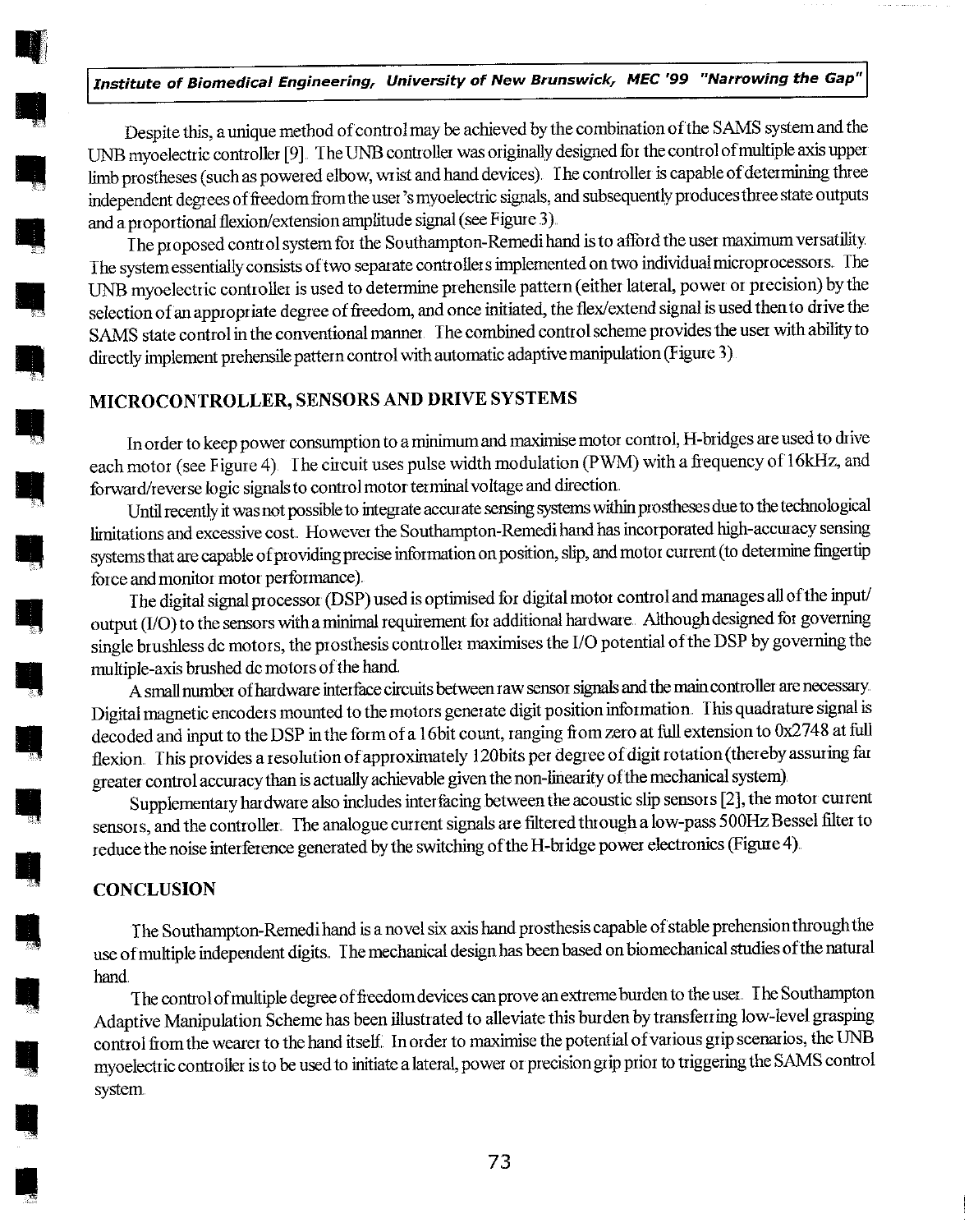Multiple, accurate sensing systems are an integral and essential component within the hand to achieve autonomous grasping control, by providing information on digit position, motor current and object slip

Although the Southampton-Remedi hand is not expected to under go clinical trials at this stage, the functional range of the device is to be assessed using the Southampton Hand Assessment Procedure [10]. The abstract tasks within this evaluation procedwe are designed specifically to assess various prehensile patterns, and thereby provide initial assessment criteria for examining the functional range of the device



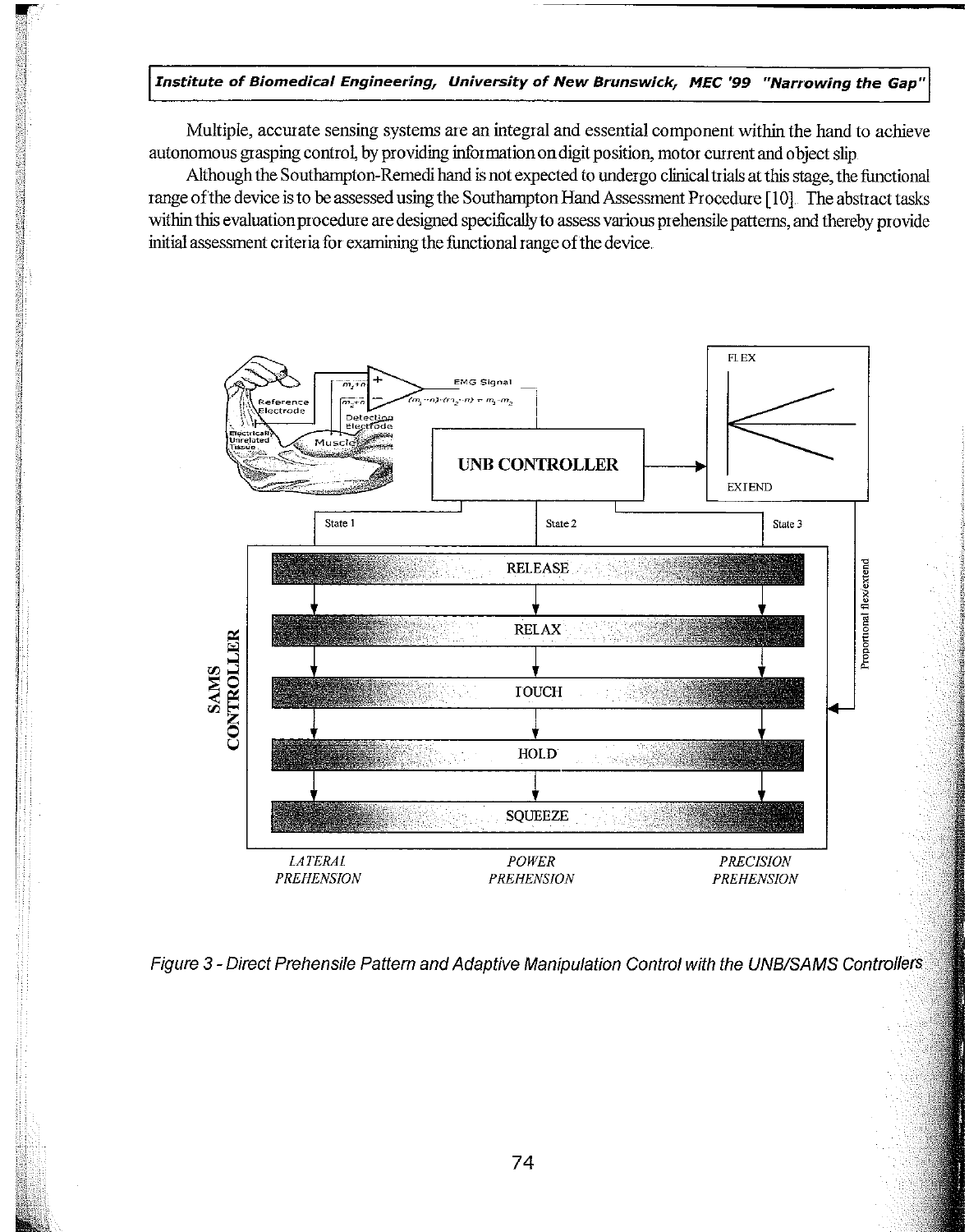

Figure 4- Overall InpuVOutput System Control

### ACKNOWLEDGEMENTS

The authors wish to gratefully acknowledge the financial support of the Rehabilitation and Medical Research Trust, and the equipment provided by Texas Instruments under the Elite Univer sities Program We also wish to acknowledge the support and contribution of the Institute of BiomedicalEngineering, at the Univer sity of New Brunswick

### REFERENCES

1 Chappell, P.H., Kyberd, P.J., "Prehensile Control of a Hand Prosthesis by a Microcontroller", Jnl of Biomedical Eng., 13,363-369,1991

2 Kyberd, P.J., Holland, O., Chappell, P.H., Smith, S., Tregidgo, R., Bagwell, P., Snaith, M., "MARCUS: A Two degree of freedom Prosthesis with Hierarchical Grip Control", IEEE Transactions on Rehabilitation Engineering, 3(1), 65 - 69, 1994 3 Kyberd, P.J., Evans, M., te Winkel, S. "An intelligent anthropomorphic hand, with automatic grasp", Robotica, 16, 531-536,1998

<sup>4</sup> Kapandji, I A "The Physiology of the Joints, Volume One-Upper Limb ", 5th Ed Churchill-Livingstone, 1982

5 Jaksic, D "Mechanics of the Belgrade Hand", Proc of 3rs symposium on advances in external control of human extremities, 145-150, August 1967

6 Kyberd, P.J. "Algorithmic control of a hand prosthesis", PhD Thesis, University of Southampton, 1990

7 Guo, G, Gruver, W.A. "Optimal design of a six bar linkage with 1 DOF for an anthropomorphic three-jointed finger mechanism", Proc of the Institution of Mechanical Engineers, 207, 185-190, 1993